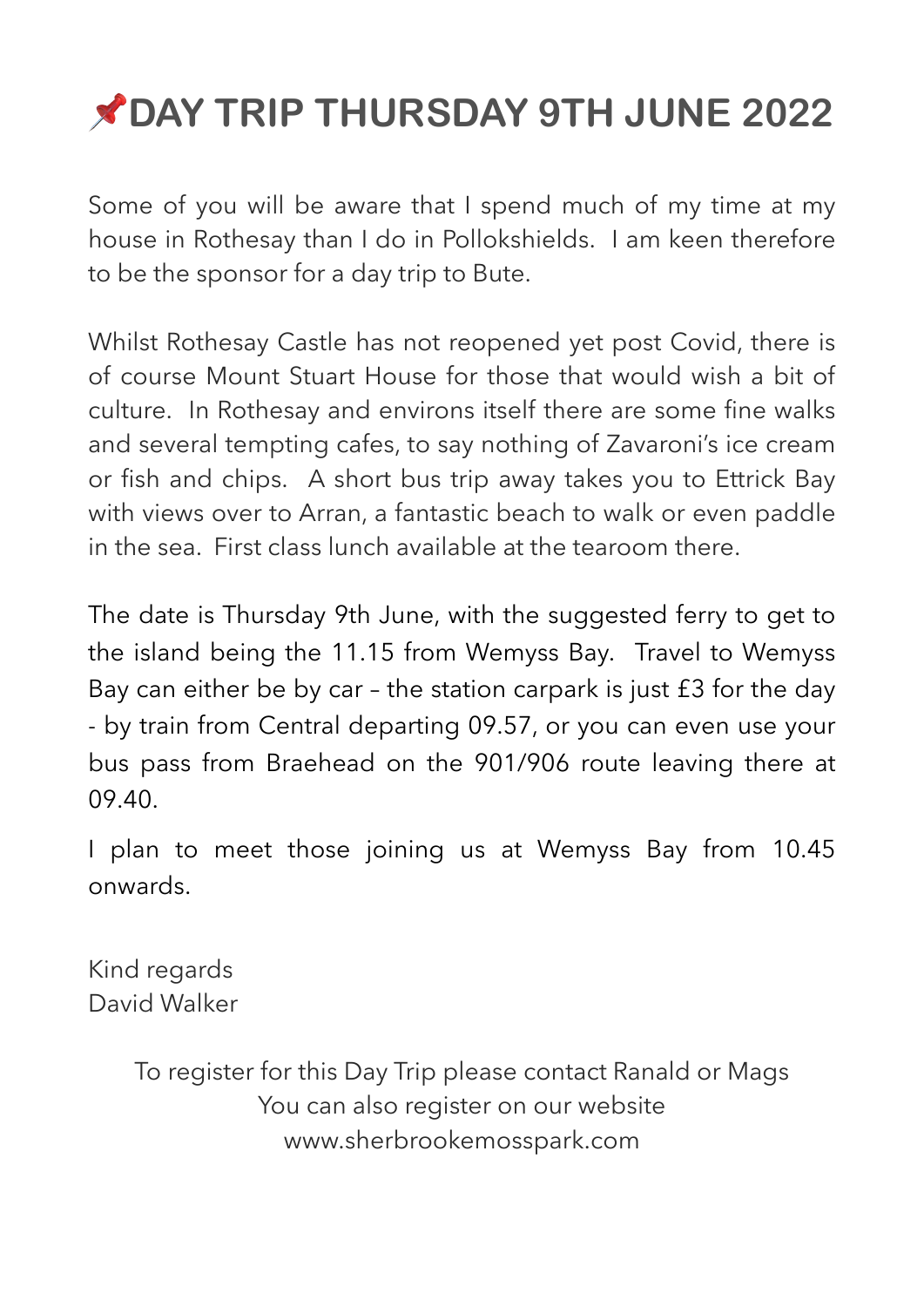# ✏**Date:Thursday 9th June**

**Example:** 11.15 from Wemyss Bay.

### **A**Traveling by Train

Leave: 09:57 Glasgow Central Rail Station Operator: ScotRail Route: Glasgow Central Rail Station - Wemyss Bay Rail Station Duration: 50mins Arrive: 10:47 Wemyss Bay Rail Station

Leave: 11:15 Wemyss Bay Ferry Terminal Operator: Caledonian MacBrayne Route: Wemyss Bay Ferry Terminal - Rothesay Ferry **Terminal** Duration: 35mins Arrive: 11:50 Rothesay Ferry Terminal

## **Return by Train**

Leave: 15:05 Rothesay Ferry Terminal Operator: Caledonian MacBrayne Arrive: 15:40 Wemyss Bay Ferry Terminal

**E** Leave: 15:57 Wemyss Bay Rail Station Operator: ScotRail Route: Wemyss Bay Rail Station - Glasgow Central Rail Station Duration: 51mins Arrive: 16:48 Glasgow Central Rail Station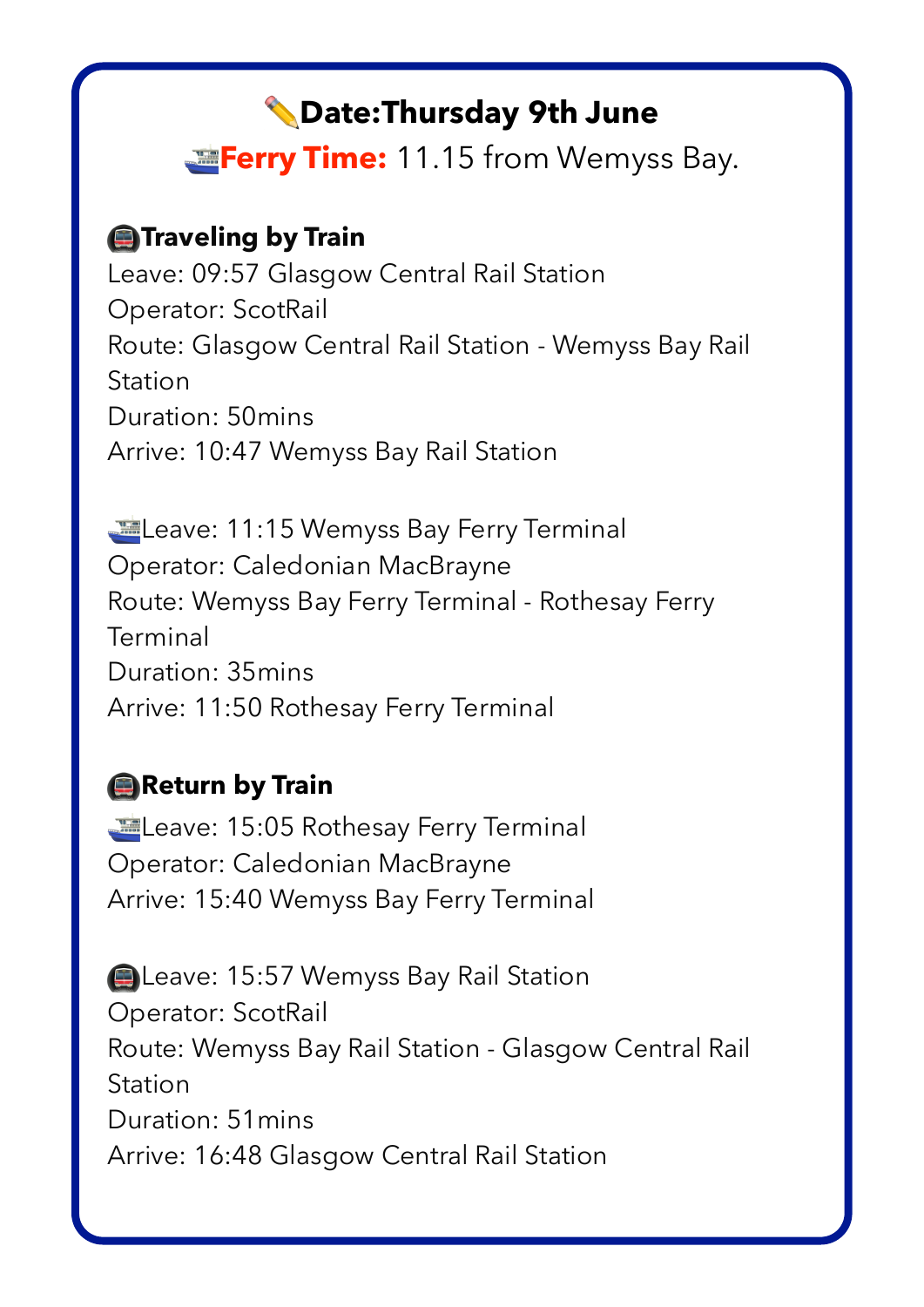#### **How to spend a day on Bute - Taken from the website - Adventures Around Scotland**

First stop as you leave the ferry terminal should be the Victorian Toilets. The toilets date back to 1899 when Rothesay was a fashionable and popular seaside holiday resort. The decor, fixture and fittings are almost completely original to the day they were built and are quite special to see. Although it is the gent's lavatories that are the real attraction, ladies can visit too, just check with the attendant that they are empty first! There is a small entry charge.

Next, take a short walk to The Discovery Centre which is housed in the old Winter Gardens. Here you will find tourist information and a free multimedia exhibition that explains some of the history of Bute. It is only a few minutes from the ferry terminal and a great introduction to the island.

If the sun is shining, take a stroll along the Esplanade, admire the beautiful flower displays and the views over the [Firth of Clyde](https://www.adventuresaroundscotland.com/firth-of-clyde.html) to the mainland. You can even enjoy a shot on the putting green or take a seat by the pretty fountain.

The town centre is compact and easy to navigate. Browse the many independent shops. [Bute Museum](https://www.butemuseum.org.uk/) at the rear of the castle (a small entry fee applies).

It is quite small but it has some fascinating displays and important artefacts found on the island. It covers the story of Bute's long history from Neolithic to the present day. It is a great wee museum.

Lunch in Rothesay. Next to the castle you will find a few recommended places to eat which are almost next door to each other. Musicker Cafe, The Coffee Stop and Harry Haw's are all good choices and if you are lucky enough to get a seat at the window, you can admire the castle view.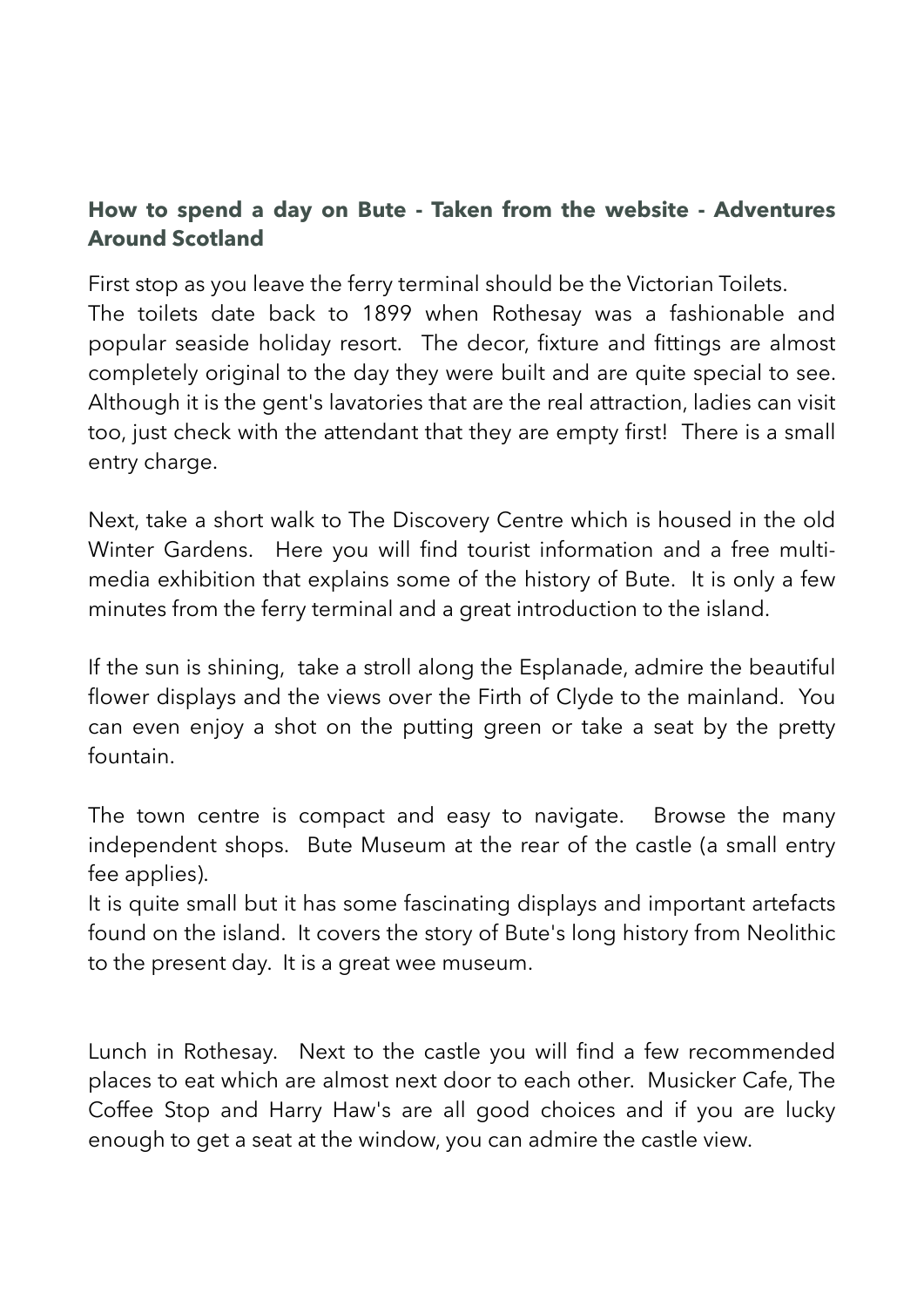#### **CITY SIGHTSEEING BUTE OPEN-TOP BUS TOUR**

This would be my first choice as I think this is a good way to get a flavour of the rest of the island which is very different to Rothesay. The tour takes you past open countryside, beaches, sea views and some historic attractions as it travels on a circular route. The addition of live commentary from a local adds to the experience and you will learn some interesting facts about Bute as you sit back, relax and take in the scenery. Tours run from May to September and leave from Guildford Square. Your ticket also gives you travel on local buses for the rest of the day.

During the tour I recommend taking the option of getting off and visiting Mount Stuart (see below) and returning to town either on a later tour bus or a local service bus.

#### **MOUNT STUART**

The biggest and most popular tourist attraction on Bute is [Mount Stuart](http://www.mountstuart.com/), a Gothic style mansion with impressive grounds. To reach the visitor centre you can either get a public West Coast Motors bus direct from Rothesay near to the ferry terminal which takes about 10 minutes or hop off the sightseeing tour bus mentioned above.

An entrance ticket to Mount Stuart gives you access to the house and grounds - allow at least 2 hours to make the most of the experience. Depending on the time of day and year you visit, you will be directed to explore the house at your leisure or join a guided tour. The interior is just incredible and really has to be seen to be believed. If you have enough time, finish you visit with a walk around the gardens.

#### **ETTRICK BAY**

If the weather is good and you prefer to spend some time soaking up the rays than exploring an indoor attraction, then head to Ettrick Bay. It is